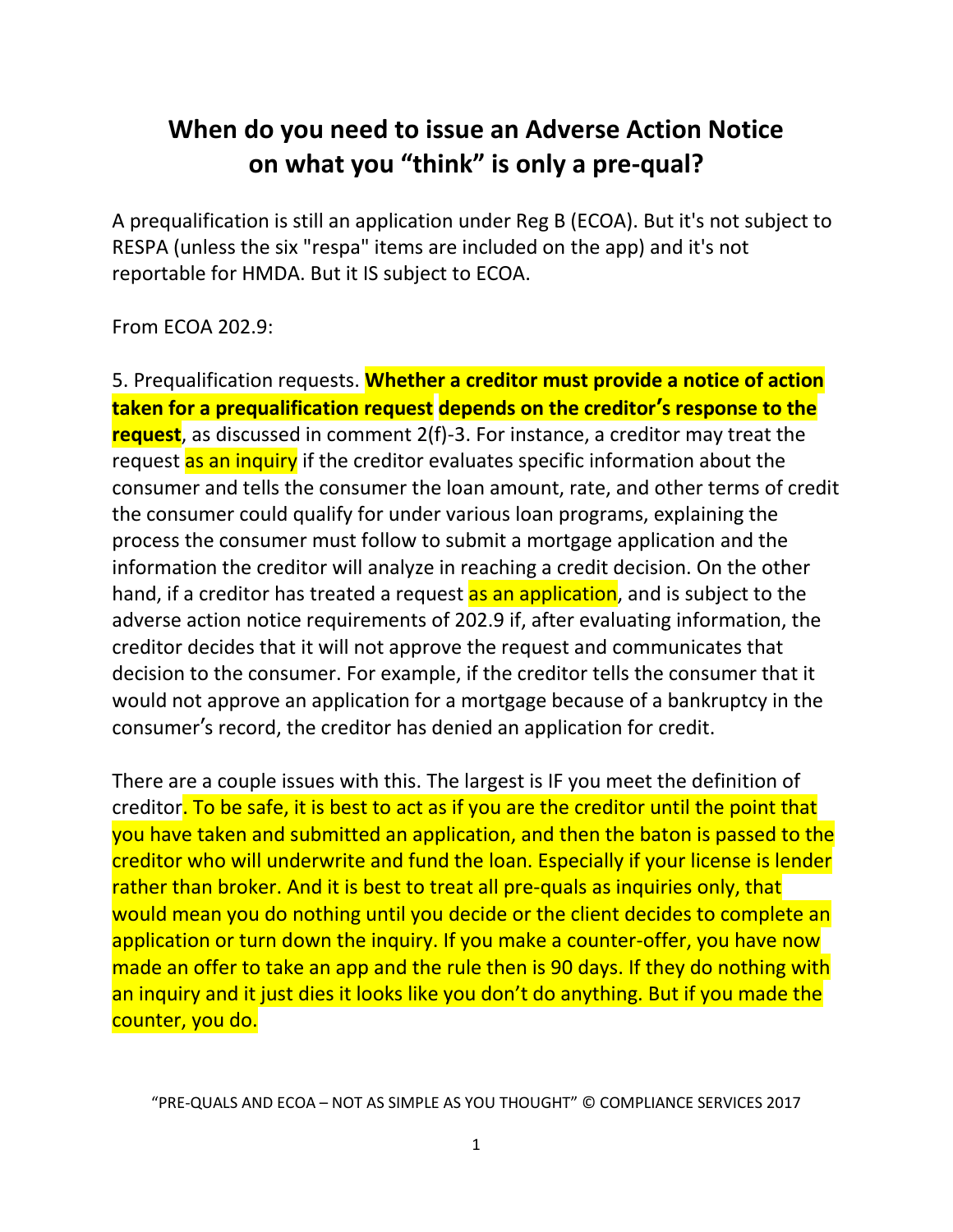### **Now let's see the exact language defining when an AAN is required.**

#### **§ 202.9 Notifications.**

**(a)***Notification of action taken, ECOA notice, and statement of specific reasons* -

**(1)***When notification is required.* A [creditor](https://www.law.cornell.edu/definitions/index.php?width=840&height=800&iframe=true&def_id=21c28024e9ea817387b7739ce0035088&term_occur=1&term_src=Title:12:Chapter:II:Subchapter:A:Part:202:202.9) shall notify an [applicant](https://www.law.cornell.edu/definitions/index.php?width=840&height=800&iframe=true&def_id=ee4a8b2422030b2e5e1b9b478a43d363&term_occur=1&term_src=Title:12:Chapter:II:Subchapter:A:Part:202:202.9) of action taken within:

**(i)** 30 days after receiving a completed [application](https://www.law.cornell.edu/definitions/index.php?width=840&height=800&iframe=true&def_id=4a0c1b37cf6dc45d789d87abffe16d37&term_occur=1&term_src=Title:12:Chapter:II:Subchapter:A:Part:202:202.9) concerning the [creditor'](https://www.law.cornell.edu/definitions/index.php?width=840&height=800&iframe=true&def_id=21c28024e9ea817387b7739ce0035088&term_occur=2&term_src=Title:12:Chapter:II:Subchapter:A:Part:202:202.9)s approval of, counteroffer to, or [adverse action](https://www.law.cornell.edu/definitions/index.php?width=840&height=800&iframe=true&def_id=3d6932ff82bc0af4a27f2aa9826224ae&term_occur=1&term_src=Title:12:Chapter:II:Subchapter:A:Part:202:202.9) on the [application;](https://www.law.cornell.edu/definitions/index.php?width=840&height=800&iframe=true&def_id=4a0c1b37cf6dc45d789d87abffe16d37&term_occur=2&term_src=Title:12:Chapter:II:Subchapter:A:Part:202:202.9)

**(ii)** 30 days after taking [adverse action](https://www.law.cornell.edu/definitions/index.php?width=840&height=800&iframe=true&def_id=3d6932ff82bc0af4a27f2aa9826224ae&term_occur=2&term_src=Title:12:Chapter:II:Subchapter:A:Part:202:202.9) on an incomplete [application,](https://www.law.cornell.edu/definitions/index.php?width=840&height=800&iframe=true&def_id=4a0c1b37cf6dc45d789d87abffe16d37&term_occur=3&term_src=Title:12:Chapter:II:Subchapter:A:Part:202:202.9) unless notice is provided in accordance with [paragraph \(c\)](https://www.law.cornell.edu/cfr/text/12/202.9#c) of this section;

**(iii)** 30 days after taking [adverse action](https://www.law.cornell.edu/definitions/index.php?width=840&height=800&iframe=true&def_id=3d6932ff82bc0af4a27f2aa9826224ae&term_occur=3&term_src=Title:12:Chapter:II:Subchapter:A:Part:202:202.9) on an existing [account;](https://www.law.cornell.edu/definitions/index.php?width=840&height=800&iframe=true&def_id=dc06f95b02968fb09e17aef184e12e6b&term_occur=1&term_src=Title:12:Chapter:II:Subchapter:A:Part:202:202.9) or

**(iv)** 90 days after notifying the [applicant](https://www.law.cornell.edu/definitions/index.php?width=840&height=800&iframe=true&def_id=ee4a8b2422030b2e5e1b9b478a43d363&term_occur=2&term_src=Title:12:Chapter:II:Subchapter:A:Part:202:202.9) of a counteroffer if the [applicant](https://www.law.cornell.edu/definitions/index.php?width=840&height=800&iframe=true&def_id=ee4a8b2422030b2e5e1b9b478a43d363&term_occur=3&term_src=Title:12:Chapter:II:Subchapter:A:Part:202:202.9) does not expressly accept or use the [credit](https://www.law.cornell.edu/definitions/index.php?width=840&height=800&iframe=true&def_id=4bd90d15850e068ccd02f13f72ebddf2&term_occur=1&term_src=Title:12:Chapter:II:Subchapter:A:Part:202:202.9) offered

## **Now let's look at the "incomplete application" verbiage in the regulation.**

**(c)***Incomplete applications* -

**(1)***Notice alternatives.* Within 30 days after receiving an [application](https://www.law.cornell.edu/definitions/index.php?width=840&height=800&iframe=true&def_id=4a0c1b37cf6dc45d789d87abffe16d37&term_occur=6&term_src=Title:12:Chapter:II:Subchapter:A:Part:202:202.9) that is incomplete regarding matters that an [applicant](https://www.law.cornell.edu/definitions/index.php?width=840&height=800&iframe=true&def_id=ee4a8b2422030b2e5e1b9b478a43d363&term_occur=18&term_src=Title:12:Chapter:II:Subchapter:A:Part:202:202.9) can complete, the [creditor](https://www.law.cornell.edu/definitions/index.php?width=840&height=800&iframe=true&def_id=21c28024e9ea817387b7739ce0035088&term_occur=18&term_src=Title:12:Chapter:II:Subchapter:A:Part:202:202.9) shall notify the [applicant](https://www.law.cornell.edu/definitions/index.php?width=840&height=800&iframe=true&def_id=ee4a8b2422030b2e5e1b9b478a43d363&term_occur=19&term_src=Title:12:Chapter:II:Subchapter:A:Part:202:202.9) either:

**(i)** Of action taken, in accordance with [paragraph \(a\)](https://www.law.cornell.edu/cfr/text/12/202.9#a) of this section; or

**(ii)** Of the incompleteness, in accordance with [paragraph \(c\)\(2\)](https://www.law.cornell.edu/cfr/text/12/202.9#c_2) of this section.

**(2)***Notice of incompleteness.* If additional information is needed from an [applicant,](https://www.law.cornell.edu/definitions/index.php?width=840&height=800&iframe=true&def_id=ee4a8b2422030b2e5e1b9b478a43d363&term_occur=26&term_src=Title:12:Chapter:II:Subchapter:A:Part:202:202.9) the [creditor](https://www.law.cornell.edu/definitions/index.php?width=840&height=800&iframe=true&def_id=21c28024e9ea817387b7739ce0035088&term_occur=19&term_src=Title:12:Chapter:II:Subchapter:A:Part:202:202.9) shall send a written notice to the [applicant](https://www.law.cornell.edu/definitions/index.php?width=840&height=800&iframe=true&def_id=ee4a8b2422030b2e5e1b9b478a43d363&term_occur=20&term_src=Title:12:Chapter:II:Subchapter:A:Part:202:202.9) specifying the information needed, designating a reasonable period of time for the [applicant](https://www.law.cornell.edu/definitions/index.php?width=840&height=800&iframe=true&def_id=ee4a8b2422030b2e5e1b9b478a43d363&term_occur=21&term_src=Title:12:Chapter:II:Subchapter:A:Part:202:202.9) to provide the information, and informing the [applicant](https://www.law.cornell.edu/definitions/index.php?width=840&height=800&iframe=true&def_id=ee4a8b2422030b2e5e1b9b478a43d363&term_occur=22&term_src=Title:12:Chapter:II:Subchapter:A:Part:202:202.9) that failure to provide the information requested will result in no further consideration being given to the [application.](https://www.law.cornell.edu/definitions/index.php?width=840&height=800&iframe=true&def_id=4a0c1b37cf6dc45d789d87abffe16d37&term_occur=7&term_src=Title:12:Chapter:II:Subchapter:A:Part:202:202.9) The [creditor](https://www.law.cornell.edu/definitions/index.php?width=840&height=800&iframe=true&def_id=21c28024e9ea817387b7739ce0035088&term_occur=20&term_src=Title:12:Chapter:II:Subchapter:A:Part:202:202.9) shall have no further obligation under this section if the [applicant](https://www.law.cornell.edu/definitions/index.php?width=840&height=800&iframe=true&def_id=ee4a8b2422030b2e5e1b9b478a43d363&term_occur=23&term_src=Title:12:Chapter:II:Subchapter:A:Part:202:202.9) fails to respond within the designated time period.

"PRE-QUALS AND ECOA – NOT AS SIMPLE AS YOU THOUGHT" © COMPLIANCE SERVICES 2017